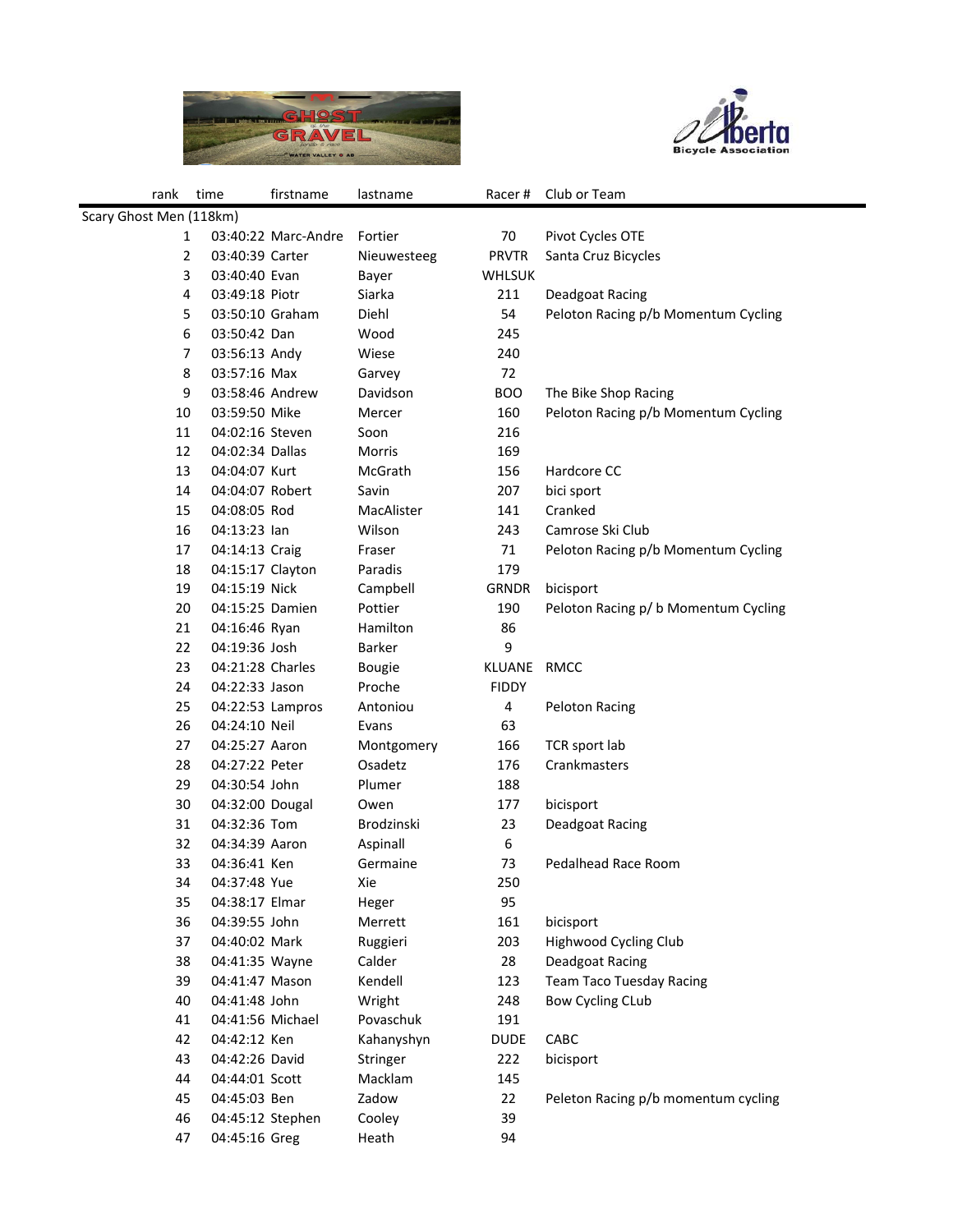



| rank                    | time              | firstname | lastname       | Racer#         | Club or Team                        |  |
|-------------------------|-------------------|-----------|----------------|----------------|-------------------------------------|--|
| Scary Ghost Men (118km) |                   |           |                |                |                                     |  |
| 48                      | 04:45:16 Ryan     |           | Twa            | 230            | Ride52                              |  |
| 49                      | 04:45:35 David    |           | Carmichael     | 32             |                                     |  |
| 50                      | 04:45:46 Benoit   |           | Legare         | 134            |                                     |  |
| 51                      | 04:45:46 Douglas  |           | Johannson      | <b>BONKD</b>   | <b>Peloton Racing</b>               |  |
| 52                      | 04:46:48 Darryl   |           | Heidebrecht    | 96             |                                     |  |
| 53                      | 04:46:52 Gregory  |           | Patychuk       | 184            | <b>RMCC</b>                         |  |
| 54                      | 04:47:28 Garth    |           | Stotts         | 221            |                                     |  |
| 55                      | 04:47:51 Alistair |           | Hill           | 101            |                                     |  |
| 56                      | 04:47:55 BLAIR    |           | CHAPMAN        | 34             | Cycledelia                          |  |
| 57                      | 04:51:02 Geoff    |           | Clark          | 37             | deadgoat racing                     |  |
| 58                      | 04:52:44 Trevor   |           | Roberts        | 199            | bicisport                           |  |
| 59                      | 04:53:33 Justin   |           | Rumpel         | 204            | Velocity                            |  |
| 60                      | 04:56:01 Liam     |           | Wiens          | 239            |                                     |  |
| 61                      | 04:56:46 Eric     |           | Mathew         | 149            |                                     |  |
| 62                      | 04:57:45 James    |           | Janzen         | 113            |                                     |  |
| 63                      | 04:58:00 Lane     |           | Cooper         | <b>SFFR</b>    |                                     |  |
| 64                      | 04:58:19 Rodrigo  |           | Hermosillo     | 99             | <b>Hardcore Bikes Edmonton</b>      |  |
| 65                      | 04:58:19 Ken      |           | Lewis          | 136            |                                     |  |
| 66                      | 04:58:23 Andrew   |           | Rockwell       | <b>GHOST</b>   | bicisport                           |  |
| 67                      | 04:58:23 Matt     |           | Kirkpatrick    | 125            |                                     |  |
| 68                      | 04:58:42 Michael  |           | <b>Barge</b>   | $\overline{7}$ | <b>Bow Cyclists</b>                 |  |
| 69                      | 04:58:47 michael  |           | prance         | 192            |                                     |  |
| 70                      | 04:59:18 Arpad    |           | Soos           | 217            | Cyclemeisters                       |  |
| 71                      | 05:01:12 Warren   |           | Nishimura      | 173            | Peloton Racing p/b Momentum Cycling |  |
| 72                      | 05:01:13 Michael  |           | Waldhuber      | 233            | <b>Peloton Racing</b>               |  |
| 73                      | 05:04:43 Roger    |           | Clemens        | 38             |                                     |  |
| 74                      | 05:05:31 John     |           | Lyon           | 140            |                                     |  |
| 75                      | 05:07:00 Jeremy   |           | Tomalin-Reeves | 226            |                                     |  |
| 76                      | 05:08:14 Albert   |           | Nguyen         | 171            |                                     |  |
| 77                      | 05:08:33 Andrew   |           | Dixon          | 55             |                                     |  |
| 78                      | 05:08:33 Brock    |           | Campbell       | 31             | <b>Bike Doctor Detours</b>          |  |
| 79                      | 05:09:27 Daniel   |           | Gregoire       | 79             | <b>Bicisport</b>                    |  |
| 80                      | 05:12:15 Michael  |           | Beauchamp      | 12             | Peloton Racing p/b Momentum Cycling |  |
| 81                      | 05:15:56 Masa     |           | Higuchi        | 100            | bicisport                           |  |
| 82                      | 05:19:30 Ken      |           | Hurd           |                | DA MAN Deadgoat                     |  |
| 83                      | 05:19:30 Greg     |           | McKee          | SASKY          |                                     |  |
| 84                      | 05:25:19 Ryan     |           | Schultz        | 210            |                                     |  |
| 85                      | 05:29:40 Brad     |           | Fehr           | 65             |                                     |  |
| 86                      | 05:31:12 Cam      |           | Lirondelle     | 137            |                                     |  |
| 87                      | 05:31:27 Andrew   |           | Barton         | <b>BORT</b>    |                                     |  |
| 88                      | 05:40:40 Jason    |           | Habib          | 81             |                                     |  |
| 89                      | 05:40:58 Adam     |           | Clark          | 36             |                                     |  |
| 90                      | 05:41:34 David    |           | Dyck           | 61             | <b>BowCycle Club</b>                |  |
| 91                      | 05:42:09 David    |           | Stewart        | 220            |                                     |  |
| 92                      | 05:44:54 lan      |           | Turnbull       | 229            | <b>Bow Cycle</b>                    |  |
| 93                      | 05:45:23 Bryce    |           | Meyer          | 163            | 54blue                              |  |
| 94                      | 05:45:23 Andrew   |           | Parker         | 180            | 54blue                              |  |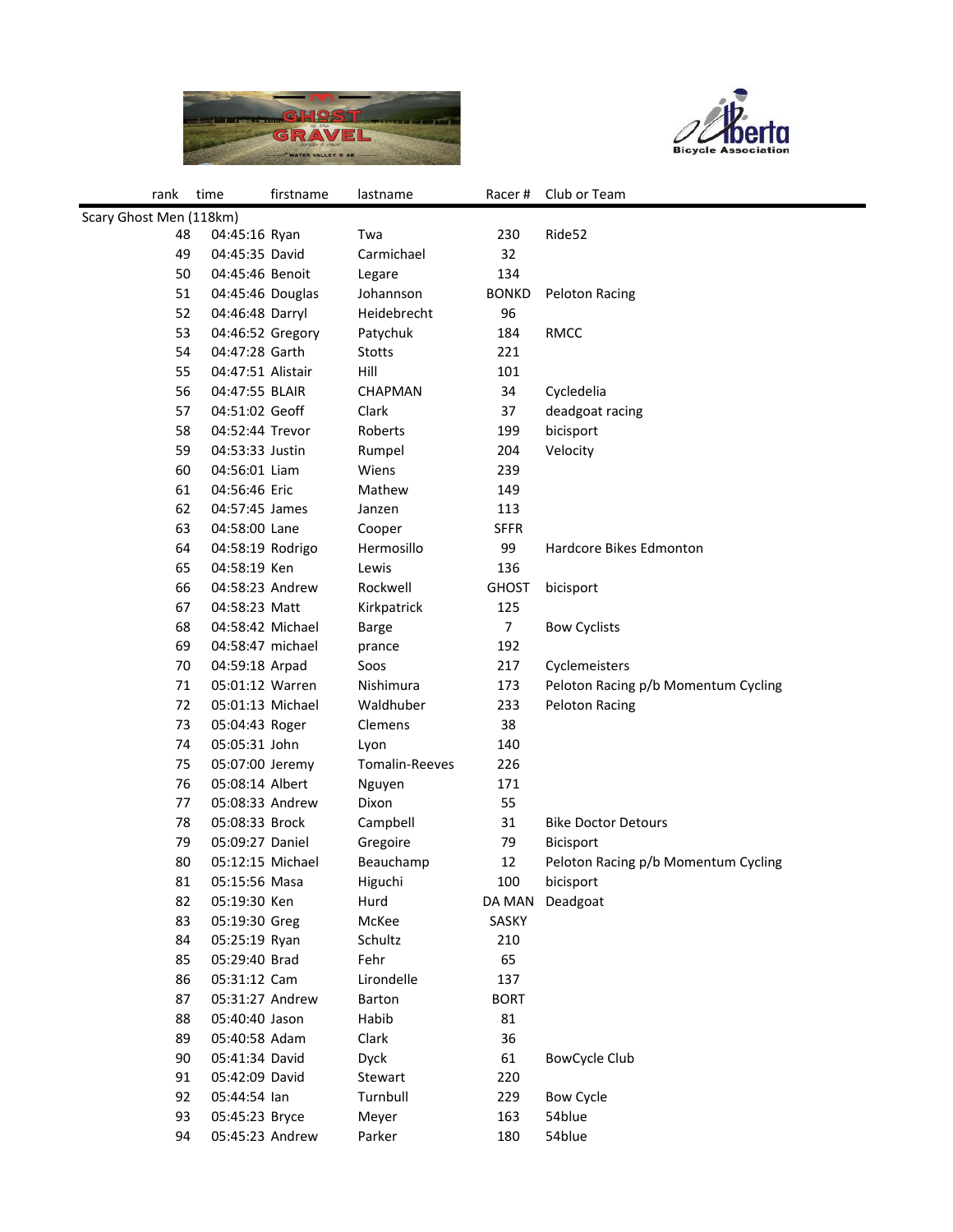



| rank                      | time             | firstname         | lastname    |              | Racer # Club or Team            |  |
|---------------------------|------------------|-------------------|-------------|--------------|---------------------------------|--|
| Scary Ghost Men (118km)   |                  |                   |             |              |                                 |  |
| 95                        | 05:45:23 Chris   |                   | Wallace     | 234          | 54blue                          |  |
| 96                        | 05:46:12 Keith   |                   | Pushor      | 195          | Headwinds                       |  |
| 97                        | 05:47:21 Colin   |                   | Hillson     | 102          | <b>Bow Cyclist Club</b>         |  |
| 98                        | 05:49:01 Loche   |                   | MacKinnon   | 144          |                                 |  |
| 99                        | 05:51:30 Mark    |                   | Schell      | 208          |                                 |  |
| 100                       | 05:53:49 Justin  |                   | MacCallum   | 142          |                                 |  |
| 101                       | 05:56:37 Deo     |                   | Patalinghog | 183          |                                 |  |
| 102                       | 06:00:06 Jamie   |                   | Mangrove    | 146          | AB Coal Rollers                 |  |
| 103                       | 06:00:07 Willis  |                   | Kolody      | 126          |                                 |  |
| 104                       | 06:05:04 Vincent |                   | Laarveld    | ATB          | <b>Phat Basturds</b>            |  |
| 105                       | 06:07:51 Vern    |                   | Yu          | 16           |                                 |  |
| 106                       | 06:11:52 Paul    |                   | Pival       | 187          | <b>Bow Cyclist Club</b>         |  |
| 107                       | 06:23:53 Mark    |                   | Woodhouse   | 246          |                                 |  |
| 108                       | 06:34:14 Gage    |                   | Holmstrom   | 103          |                                 |  |
| 109                       | 06:36:12 Bradley |                   | Wolff       | 29           |                                 |  |
| 110                       | 06:40:23 Tyler   |                   | Golly       | 74           |                                 |  |
| 111                       |                  | 06:42:35 Leonardo | D'Este      | 43           | <b>ERTC</b>                     |  |
| 112                       | 06:44:05 Michael |                   | Chu         | 35           |                                 |  |
| 113                       | 06:46:19 Brian   |                   | Feick       | 66           | <b>Trapline Speed Club</b>      |  |
| 114                       | 06:46:46 Tony    |                   | Jackson     | <b>CUPCK</b> |                                 |  |
| 115                       | 06:47:42 David   |                   | Feick       | 67           | <b>Trapline Speed Club</b>      |  |
| 116                       | 06:50:43 meng    |                   | jiang       | 114          |                                 |  |
| 117                       | 06:53:42 Tyler   |                   | Hahn        | 84           |                                 |  |
| 118                       | 06:55:11 Michael |                   | Johns       | 116          |                                 |  |
| 119                       | 06:55:52 Gerry   |                   | McCuaig     | 154          | Deadgoat Racing                 |  |
| 120                       | 07:00:14 Bob     |                   | van Schaik  | 231          |                                 |  |
| 121                       | 07:01:49 Mark    |                   | Huff        | 105          |                                 |  |
| 122                       | 07:07:00 Stephen |                   | Goodall     | 75           | Independent                     |  |
| 123                       | 07:10:20 Dean    |                   | Kendell     | 124          | <b>Team Taco Tuesday Racing</b> |  |
| 124                       |                  | 07:14:34 Tomislav | Dejanovik   | 52           |                                 |  |
| 125                       | 07:14:35 Bradley |                   | Poole       | 189          |                                 |  |
| 126                       | 07:14:38 Jesse   |                   | Davis       | 47           |                                 |  |
|                           | <b>DNF</b>       | Carl              | Levitt      | 135          |                                 |  |
|                           | <b>DNF</b>       | Adam              | Chalkley    | <b>GRILF</b> |                                 |  |
|                           | <b>DNF</b>       | David             | Slawinski   | 215          | DEADGOAT                        |  |
|                           | <b>DNF</b>       | Ernesto Jr        | Olivario    | 175          |                                 |  |
|                           | <b>DNF</b>       | Bob               | Hawboldt    | BOB          | Cycledelia                      |  |
|                           | <b>DNF</b>       | Steve             | Ayotte      | 21           | Deadgoat racing                 |  |
|                           |                  |                   |             |              |                                 |  |
| Scary Ghost Women (118km) |                  |                   |             |              |                                 |  |
| 1                         | 04:06:06 Sidney  |                   | McGill      | 155          | Pedalhead Race Room             |  |
| $\overline{2}$            | 04:06:34 Susanne |                   | McArthur    | 152          | <b>Terrascape Racing</b>        |  |
| 3                         | 04:15:21 Sarah   |                   | Goodridge   | 76           |                                 |  |
| 4                         | 04:25:58 Natalia |                   | Siarka      | <b>DGR</b>   | Deadgoat Racing                 |  |
| 5                         | 04:38:46 Pepper  |                   | Harlton     | SHERO        |                                 |  |
| 6                         | 04:52:27 Gemma   |                   | Hamilton    | 87           |                                 |  |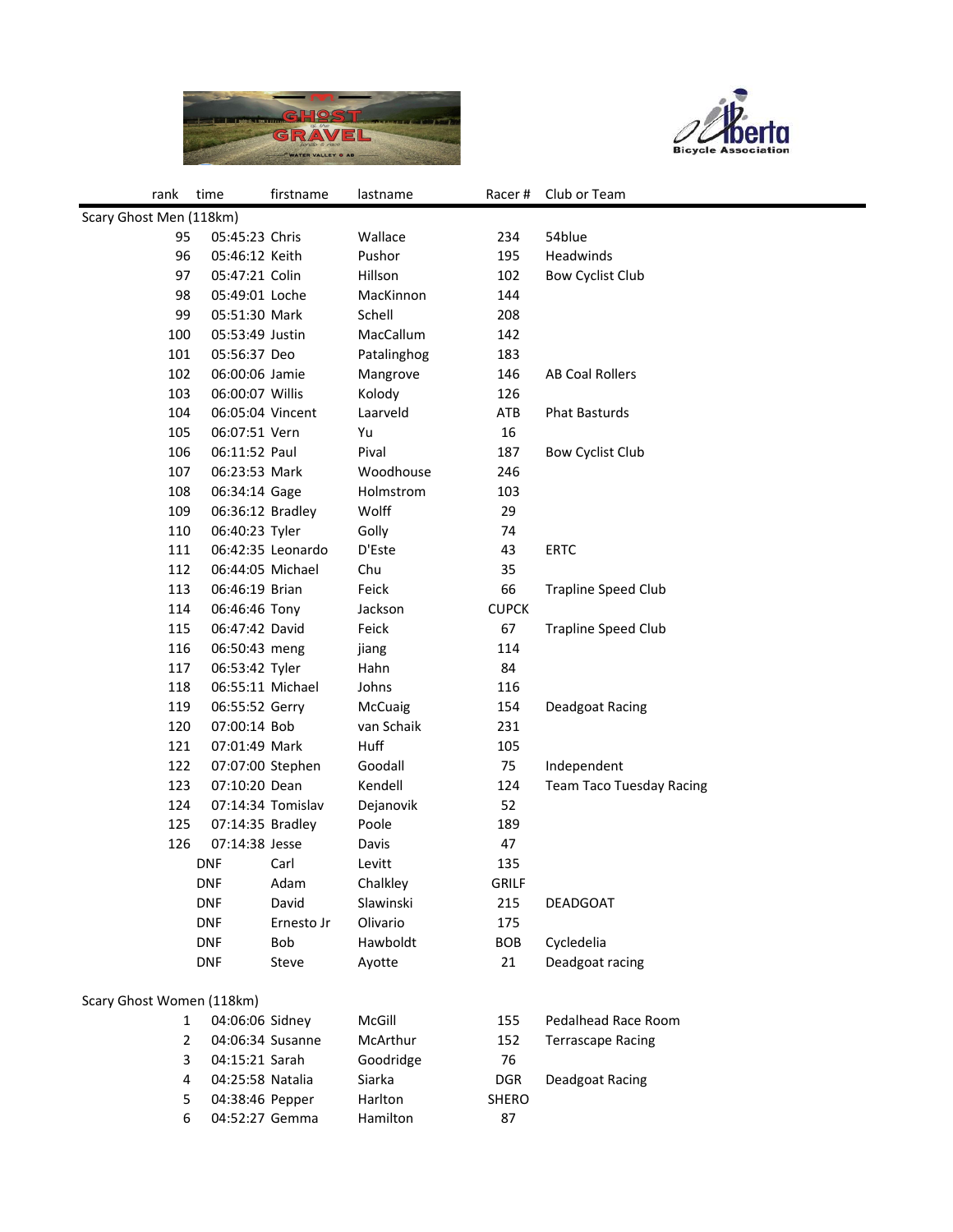



| rank                      | time              | firstname         | lastname      | Racer#         | Club or Team                   |  |
|---------------------------|-------------------|-------------------|---------------|----------------|--------------------------------|--|
| Scary Ghost Women (118km) |                   |                   |               |                |                                |  |
| 7                         | 04:53:56 Tammy    |                   | Nishimura     | 174            | Peloton Racing p/b Momentum    |  |
| 8                         | 05:23:37 Jennifer |                   | Proche        | 193            | <b>Bicisport</b>               |  |
| 9                         | 05:25:06 Naia     |                   | Suszek        | 223            |                                |  |
| 10                        | 05:25:18 Ashley   |                   | Schultz       | 209            |                                |  |
| 11                        | 05:30:38 Megan    |                   | Dunn          | 58             |                                |  |
| 12                        | 05:32:34 Annie    |                   | Quinnett      | 196            |                                |  |
| 13                        | 05:40:03 carly    |                   | amsterdam     | $\overline{2}$ |                                |  |
| 14                        | 05:40:08 Kate     |                   | Hamilton      | 88             |                                |  |
| 15                        | 05:41:25 Julia    |                   | Halwa         | 85             |                                |  |
| 16                        | 05:56:44 Judy     |                   | Harlton       | 90             |                                |  |
| 17                        | 05:58:11 Sherri   |                   | Routledge     | 202            |                                |  |
| 18                        | 06:05:04 Taryn    |                   | Davis         | 45             | Lantern Range                  |  |
| 19                        |                   | 06:10:32 Hugoline | Morton        | 170            |                                |  |
| 20                        | 06:10:32 Allison  |                   | Morley        | 168            |                                |  |
| 21                        | 06:10:32 Rebecca  |                   | Morley        | 167            |                                |  |
| 22                        | 06:11:08 Kalika   |                   | Bowlby        | 17             |                                |  |
| 23                        | 06:11:31 Kristen  |                   | Gould         | 77             |                                |  |
| 24                        | 06:23:53 Patricia |                   | Holt          | 104            | Devon Bicycle Association      |  |
| 25                        | 06:46:02 Rosalie  |                   | Lapierre      | 132            | Peloton racing club            |  |
| 26                        | 06:46:20 Nicolle  |                   | <b>Dupuis</b> | 59             |                                |  |
| 27                        | 06:47:04 Krista   |                   | Marjorie Ann  | 147            |                                |  |
| 28                        | 06:48:33 Anna     |                   | Rogers        | 201            |                                |  |
|                           | <b>DNF</b>        | Nancy             | St-Hilaire    | 219            | Devon Bicycle Association      |  |
|                           | <b>DNF</b>        | Taylor            | Parkkila      | 181            | <b>ERTC</b>                    |  |
|                           | <b>DNF</b>        | Michelle          | Jackson       | 111            | Devon Bicycle Association      |  |
|                           |                   |                   |               |                |                                |  |
| Friendly Ghost Men (68km) |                   |                   |               |                |                                |  |
| 1                         | 02:16:30 Scott    |                   | Desmarais     | 53             | bicisport Calgary Cycling Club |  |
| $\overline{2}$            | 02:21:12 adam     |                   | roberts       | 198            | bicisport                      |  |
| 3                         | 02:21:54 Jay      |                   | Grozelle      | SNDBGR         | <b>Bicisport</b>               |  |
| 4                         |                   | 02:37:04 Matthew  | Ducharme      | 57             |                                |  |
| 5                         | 02:40:38 Sandro   |                   | Zanin         | 30             |                                |  |
| 6                         | 02:41:42 Chuck    |                   | McKibbon      | 158            |                                |  |
| 7                         | 02:42:10 Bryce    |                   | Webster       | 238            |                                |  |
| 8                         | 02:45:54 Brian    |                   | McPhee        | 159            | bicisport                      |  |
| 9                         |                   | 02:50:28 Lawrence | Keller        | 122            | Deadgoat Racing                |  |
| 10                        | 02:55:21 David    |                   | Webster       | 237            |                                |  |
| 11                        | 03:03:41 Scott    |                   | MacKenzie     | 143            |                                |  |
| 12                        | 03:19:11 David    |                   | Duttchen      | <b>BACON</b>   |                                |  |
| 13                        | 03:19:44 Ron      |                   | Tovich        | 227            | Duro CC                        |  |
| 14                        | 03:21:37 Timothy  |                   | Fleming       | 68             |                                |  |
| 15                        | 03:22:42 Fowaz    |                   | Ikram         | 110            |                                |  |
| 16                        | 03:22:53 Roy      |                   | Mathew        | 150            |                                |  |
| 17                        | 03:37:33 Andy     |                   | Lamb          | 129            | CABC                           |  |
| 18                        | 03:42:07 Theo     |                   | Bennett       | 14             | <b>Hardcore Cycling</b>        |  |
| 19                        | 03:50:09 Steve    |                   | Williams      | 241            |                                |  |